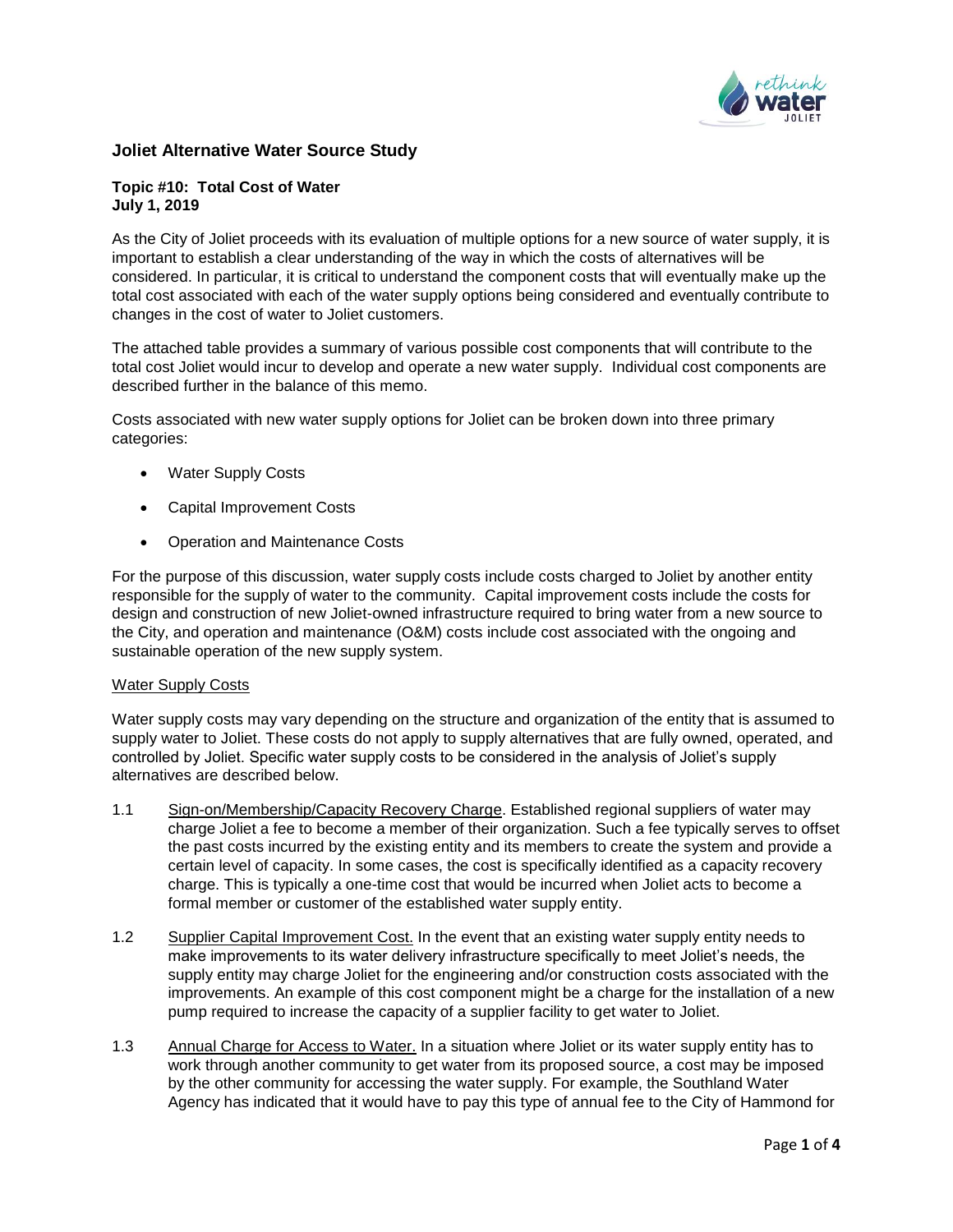

the right to operate its water supply infrastructure within Hammond. Depending on the structure of a given supply scenario, this cost may be a direct cost to Joliet, or it could be rolled into the purchased water rate charged by a supply entity.

1.4 Costs for Purchase of Water from Supplier. If Joliet decides to purchase water from a separate water supply entity, it will incur ongoing costs for the purchase of that water. The cost for purchased water will almost certainly include a volumetric charge based on the amount of water that Joliet purchases in a given month or billing period. However, depending on the structure of the rates charged by the respective water supply entity, the rate for purchased water may also include a fixed cost component or a separate component that serves to specifically offset the supply entity's operating and maintenance needs.

### Capital Improvement Costs

Capital Improvement Costs, that will have to be paid by Joliet to establish its new source of water supply, include the costs associated with planning, design, permitting, construction and financing new water supply facilities to connect to a new source of supply and efficiently distribute water from the new source throughout its service area. For the purpose of this discussion, these costs only include the costs associated with facilities to be constructed and owned by Joliet.

- 2.1 Capital Improvement Costs Water Supply/Production Infrastructure. Under alternatives where Joliet would secure its own supply of water directly from a source and provide for the treatment of that water, the City will incur capital costs (including engineering and easement/land acquisition costs) to construct the necessary water supply and production infrastructure. Specific capital improvements required will include a new intake (river or lake), a raw water pumping station, some length of raw water transmission main, and a water treatment plant. While these costs are incurred during the design and construction of the improvements, their impact on customers is typically spread out using bonding arrangements or loans paid back over an extended period of time. No capital improvement expenditures for water supply and production infrastructure are required under alternatives where Joliet would purchase treated water from another water supply entity.
- 2.2 Capital Improvement Costs Water Transmission/Delivery Infrastructure. All of the alternative water source options being considered by Joliet will require the construction of new finished water pumping and transmission main infrastructure. These costs will include planning, design, permitting, land and easement acquisition, and construction costs for the new infrastructure. Given the distances between Joliet and the potential new water sources, the cost for new transmission and delivery infrastructure, including potential costs associated with acquiring easements or right-of-way through a large number of other communities will be significant.
- 2.3 Capital Improvement Costs Joliet Backup Supply Improvements. Redundancy is critical to maintaining a reliable supply of water for any community. Regardless of the new supply alternative selected, Joliet will need to make sure that its new supply system is capable of meeting the community's needs under all anticipated conditions including periods of extended low flow in area rivers, or periods when components must be shut down for emergency maintenance or repair. For example, Joliet will need to have a reliable backup source of supply for periods when withdrawals from a river supply are limited due to low flows in the waterway. Initial analyses suggest that the City will need to maintain and operate wells during these periods. Similarly, Joliet may need to invest in capital improvements for additional storage capacity to support the system during a planned or emergency outage of a lake water transmission system. Costs for such improvements make up this component of the overall cost of water for the City.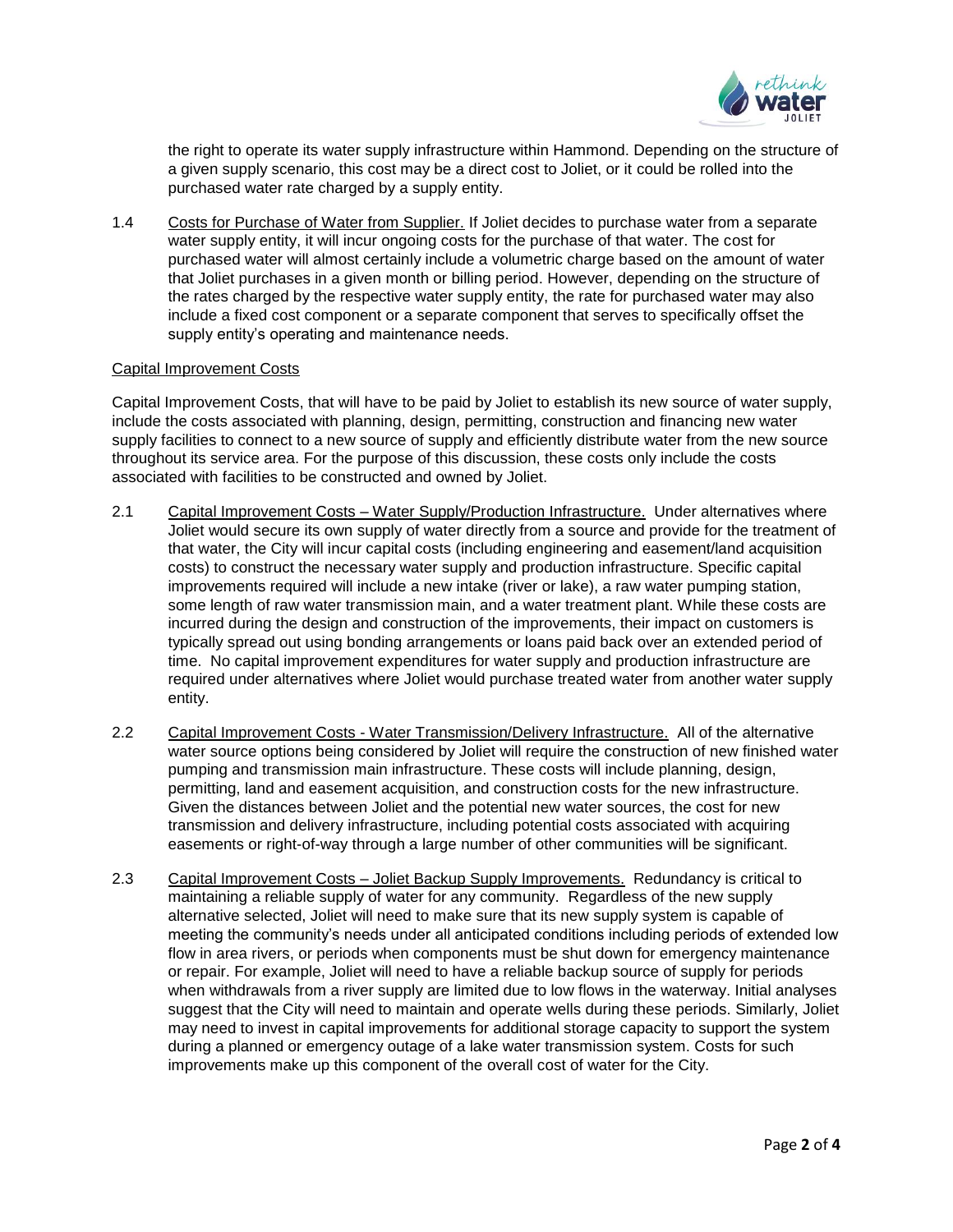

- 2.4 Joliet Distribution System Improvements. The current Joliet water system relies on a network of wells and water treatment facilities located across the service area. In contrast, all of the proposed supply alternatives will likely result in the delivery of treated water to a single point in Joliet. As a result, the City will need to implement capital improvements to efficiently distribute water from the new delivery point throughout its service area. These improvements are likely to include new water distribution main, one or more new pumping stations, and potentially new water storage facilities.
- 2.5 **Financing Costs.** By their nature, capital improvements require significant investment over a relatively short period of time between the start of planning for an improvement and completion of its construction. Municipalities and water utilities typically mitigate the impact of these costs on their budgets and rates through long-term financing of the construction costs using bonds or loans. Regardless of the method used, costs associated with long-term financing (typically for a period of 20 years or more) can be significant. Typical financing scenarios will be considered during the analysis of costs associated with Joliet's supply alternatives to confirm that financing costs are reasonably reflected in the total cost of water.

#### Operating and Maintenance Costs

Once new water system infrastructure is constructed, it must be properly operated and maintained to achieve Joliet's objectives for reliable, quality water service. Operation and maintenance (O&M) costs include all costs associated with the ongoing operation and upkeep of a water system. As Joliet moves to implement a new water supply system, it will incur new O&M costs and likely see changes in the level of O&M costs associated with operation of its existing water infrastructure.

- 3.1 Reduction in O&M Costs for Existing Wells and Treatment Systems. The implementation of a new source of water supply for Joliet will result in a reduction in the City's reliance on its existing network of wells and water treatment facilities. While some of these facilities will need to be maintained as part of the City's backup supply system, total costs associated with operation and maintenance of the existing facilities will change. These changes may include changes in costs associated with labor, energy, chemicals and supplies, or major maintenance/rehabilitation efforts. The magnitude of the change will be estimated for each option based on reductions in the number of facilities to be maintained and the amount of time that the remaining facilities are expected to be operated.
- 3.2 O&M Costs for New Production/Transmission Facilities. New water supply, treatment, and conveyance infrastructure required to supply water to Joliet from any of the proposed alternative sources will likely represent a major increase in the physical assets that the City will have to operate and maintain. Additional operating costs will include costs for energy to operate treatment and/or pumping facilities, chemicals and supplies required for management of water quality, and potentially additional staff to operate and maintain the facilities. The City will also have to budget for new costs associated with the ongoing maintenance of the new water facilities. While maintenance costs should be relatively low in the early years after the new infrastructure is constructed, the real cost of maintenance over an extended planning period must be calculated and included in the cost analysis to accurately reflect the long-term impact of the improvements on Joliet's water system finances.
- 3.3 Increased Distribution System O&M Costs. As noted previously, Joliet will need to make capital improvements within its existing water distribution system to make the transition from a distributed supply system to a centralized supply system. The new distribution system main, pumping equipment, and storage facilities required to implement this change will also require ongoing investment for operation and maintenance that must be considered in the calculation of the total cost of water for Joliet customers. *In addition, careful consideration must be given to the cost of*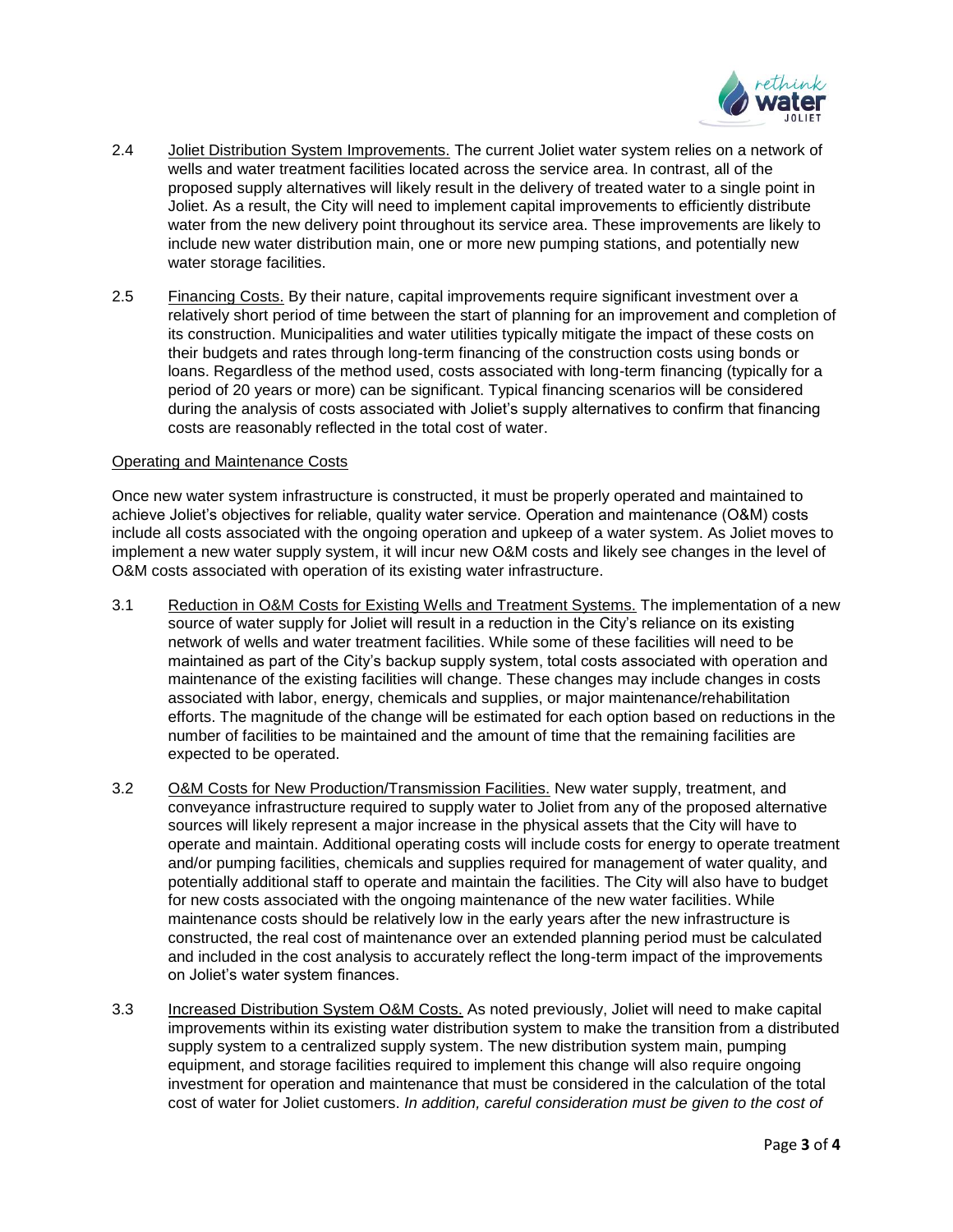

*corrosion control modifications that the City may have to make as it changes its source of water.* Under current conditions, an equilibrium exists within the Joliet distribution system as a result of a combination of Joliet's existing water chemistry, its current corrosion control practices, and the characteristics of its water distribution mains. A new source of supply will change the chemistry of Joliet's water and require adjustments in its approach to corrosion control to minimize disruption of the current equilibrium within the pipe network.

3.4 Joliet Non-Revenue Water Reduction Improvements. Recent analyses have indicated that approximately 25% of the water pumped into the existing Joliet water system does not generate revenue for the City as a result of a combination of physical leakage and administrative losses. The City is committed to ongoing efforts to cost-effectively reduce this level of non-revenue water over time. However, if Joliet decides to pursue a Lake Michigan water allocation for its new water supply, it will have to commit to an aggressive program to work toward the Illinois Department of Natural Resources 10% limit on non-revenue water for Lake Michigan Allocation permittees. Such a commitment would likely require expanded leak detection and repair, meter testing and replacement, and increased replacement of aging water main. Work is currently in progress to determine the magnitude and overall cost of non-revenue water reduction efforts associated with both the river and lake supply options for the City.

### Total Cost of Water Analysis

Once all of the various cost components associated with Joliet's alternative water source options are developed, an analysis will be performed to provide for a consistent comparison of total costs in terms of impacts on the cost of water for an average customer in the City. One-time costs associated with establishment of a water supply agreement with a water supply entity and early capital costs will be amortized over a planning period based on typical borrowing rates to generate equivalent annual costs. Annual costs for the purchase of water, access to water, or operating and maintenance requirements will also be scheduled over the planning period so as to establish an overall forecast of expenditures. The resulting combination of amortized costs (including financing costs) and annual expenditures can then be used to estimate the impact of the project on an average customer in Joliet.

As the City moves forward with selection of a specific supply alternative and implementation plan, more detailed funding and financial analyses will need to be performed to define a preferred financing strategy and integrate the costs of the new system into the City's specific water rate structure.